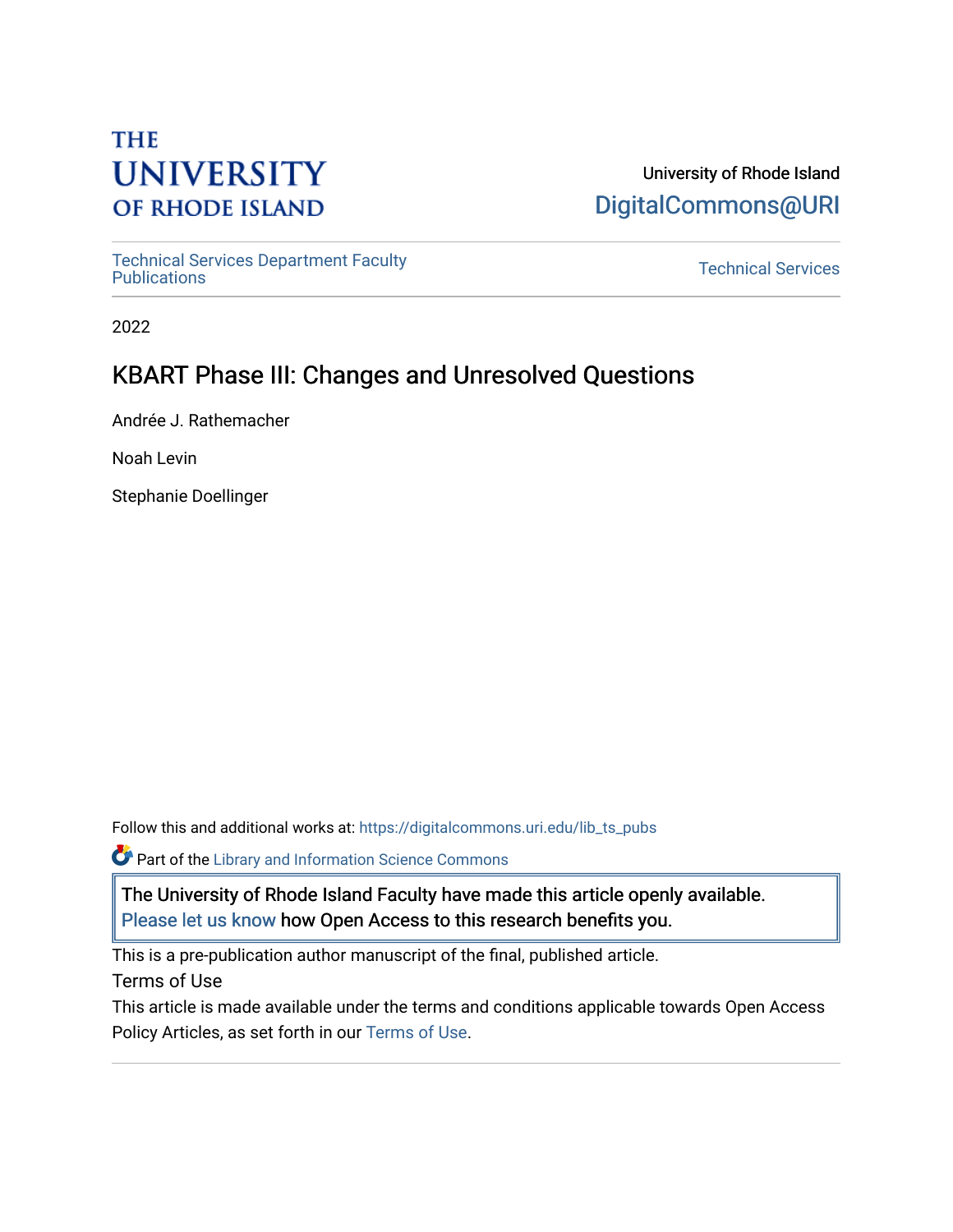#### **KBART Phase III: Changes and Unresolved Questions**

Andrée Rathemacher *Presenter*

Noah Levin *Presenter*

Stephanie Doellinger *Presenter*

Knowledge Bases and Related Tools (KBART) is one of the most successful National Information Standards Organization (NISO) recommended practices. Formally supported by over eighty organizations across all stakeholder groups, it enables a standardized transfer of data between content providers and knowledgebases. The KBART Standing Committee has begun work on Phase III of KBART, which was last updated in 2014. In this NASIG 2021 session, three members of the KBART Standing Committee provided an overview of plans around Phase III of KBART, reviewing progress to date and highlighting efforts to resolve issues around KBART files for which there are no easy answers, such as the challenges of supporting additional content types beyond serials and monographs, how best to handle gap coverage for serials, and how to communicate Open Access content. The audience was asked to provide input on their use of KBART files, how they would like to use KBART that is not possible today, their thoughts on support for additional content types, and their opinions on proposed changes to KBART around the treatment of gap coverage and the handling of Open Access content.

KEYWORDS Knowledge Bases and Related Tools (KBART), National Information Standards Organization (NISO), e-resources management

### BODY OF PAPER

#### **Introduction and background**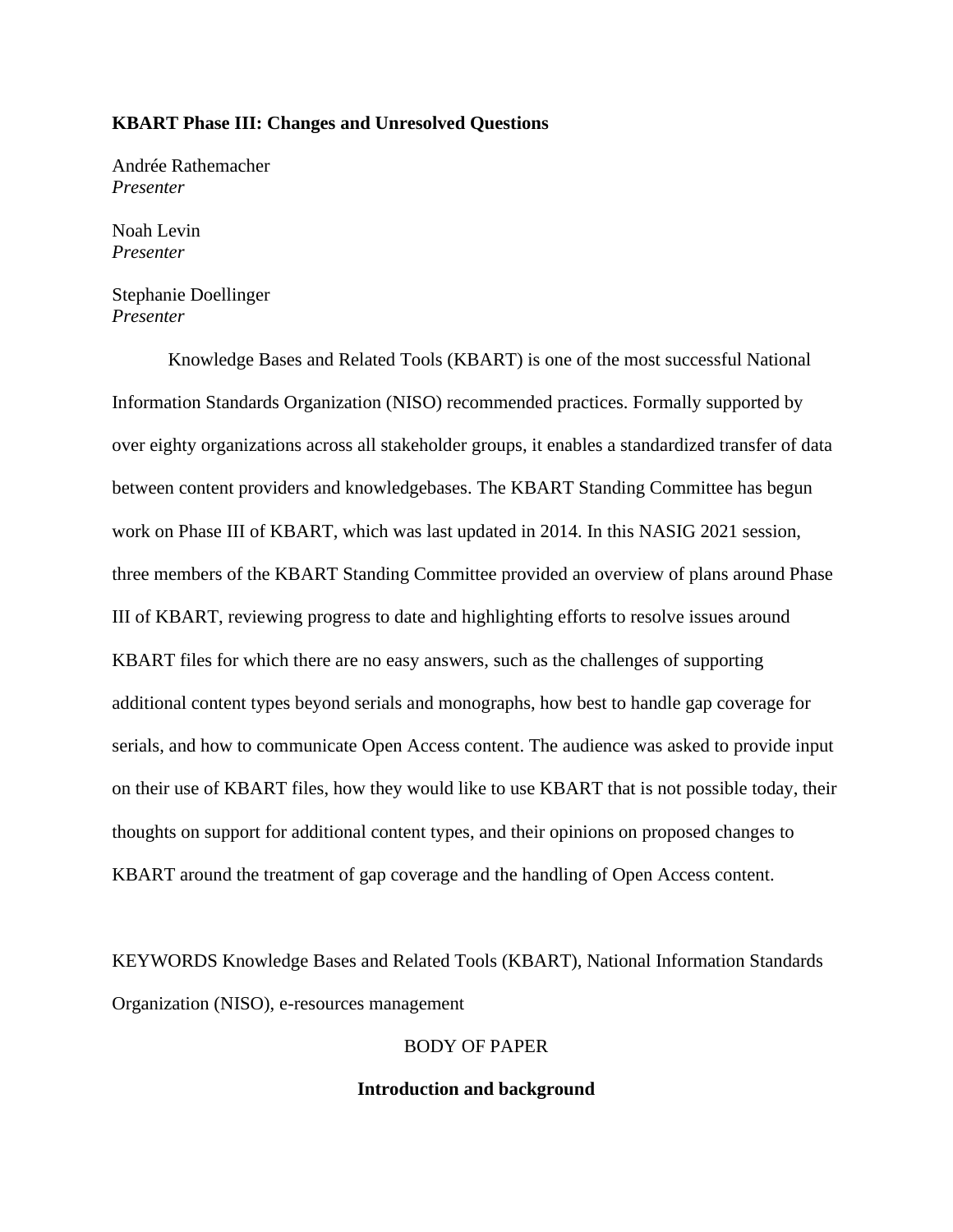*KBART: Knowledge Bases and Related Tools Recommended Practice* (KBART) is a recommended practice (RP) of the National Information Standards Organization (NISO).<sup>1</sup> KBART covers how to communicate holdings and title list information for packages of ejournals and e-books from publishers and other content providers to knowledgebase suppliers. Very simply, the recommended practice specifies file format and naming conventions, fields to include with guidance on their use, and delivery mechanisms for KBART files. Currently, KBART covers serials and monographs only. KBART files are simple text files that can be opened in any spreadsheet software program.

KBART Phase I was released in 2010 as a joint project of a joint NISO/UKSG working group with the goal of enhancing the data supplied to knowledgebases and link resolvers to improve OpenURL linking for journals. In 2014, Phase II of KBART was published. It expanded KBART to include e-books and conference proceedings and addressed Open Access content and metadata for consortia collections. With the release of KBART Phase II, the management of KBART was turned over to the NISO KBART Standing Committee. Separate from the KBART RP, in 2019 *KBART Automation: Automated Retrieval of Customer Electronic Holdings* was published. <sup>2</sup> This is a companion to KBART that supports the automatic transfer and retrieval of library-specific KBART-formatted holdings reports between content providers and knowledgebases via an application programming interface (API).

The KBART Standing Committee represents a cross-section of the information industry, comprising librarians who work for libraries and consortia and individuals who work for publishers and knowledgebase suppliers. Membership is global; current committee members are based in the United States, Canada, the United Kingdom, and Germany.

#### **KBART Phase III work items**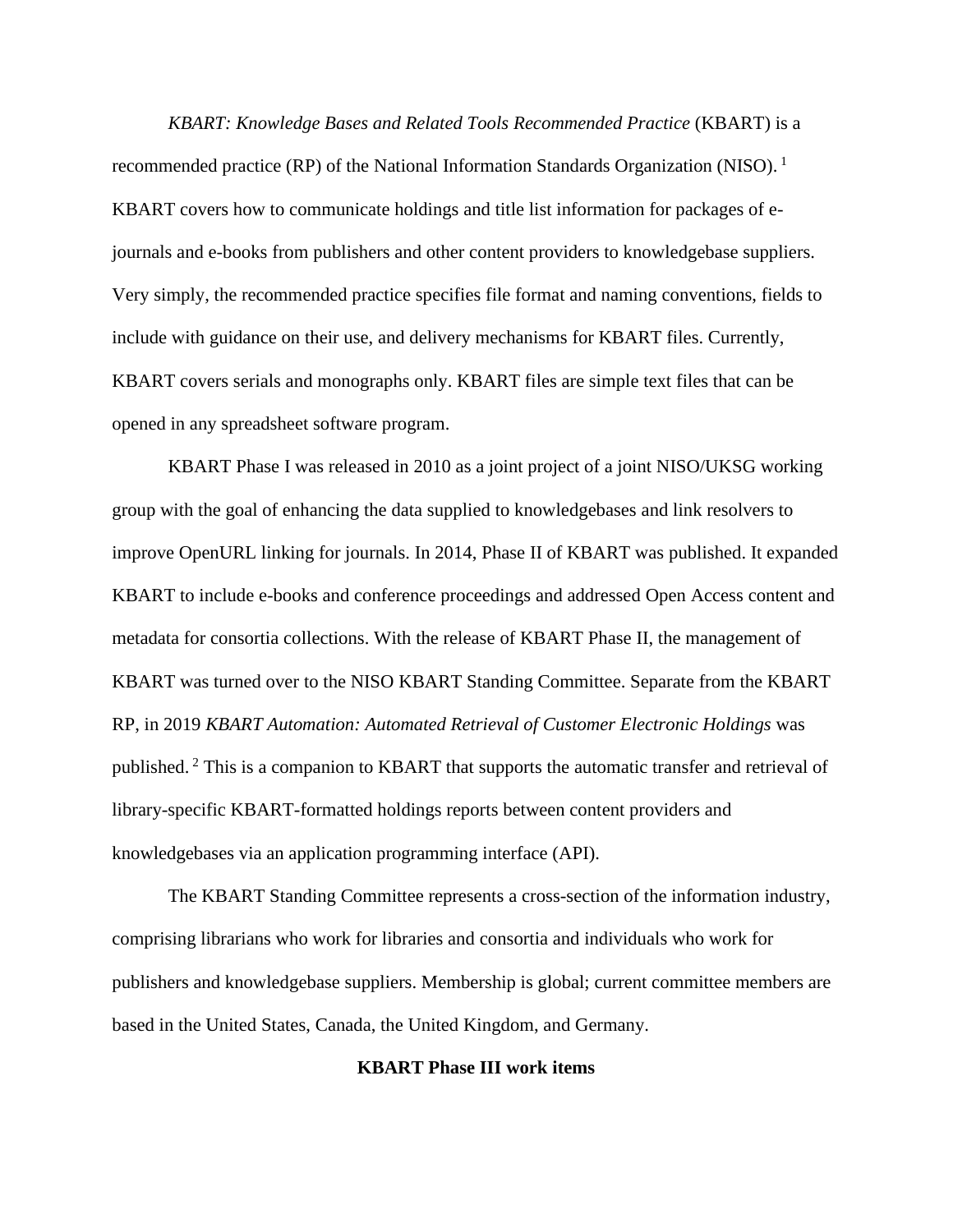The KBART Standing Committee started work on Phase III of KBART in March 2020 with the intention of releasing an initial draft in late 2021 or early 2022 for a thirty-day comment period. Feedback received during that time will be incorporated into the final KBART Phase III recommendations before publication.

The Phase III revision of KBART was grouped into a number of work items. The first work item, which is complete, is to clarify the current recommendations. Many components of KBART will remain the same in Phase III, but the committee has simplified the language, provided additional examples, and clarified sections that had caused confusion. Some of the changes related to how to handle gap coverage for serials, titles that are no longer available for purchase but to which some libraries retain access, and Open Access content.

Another work item is to update the endorsement process. This will likely result in tiers of endorsement to encourage greater adoption of KBART by content providers who are not currently able to meet all of the recommendations, while rewarding those content providers that do.

A significant change in KBART Phase III will be support for additional content types beyond books, journals, and conference proceedings. Additional content types supported by KBART may include textual content such as blogs, transcripts, websites, manuscripts, and datasets and will likely include non-textual content such as video, audio, and images. Phase III of KBART will better support global content by identifying translations of items and allowing representation of author names and titles in multiple languages.

As part of KBART Phase III, the KBART Standing Committee has prepared recommendations for a file manifest that will serve as a guide to the KBART files produced by content providers in order to reduce confusion among libraries and knowledgebase suppliers as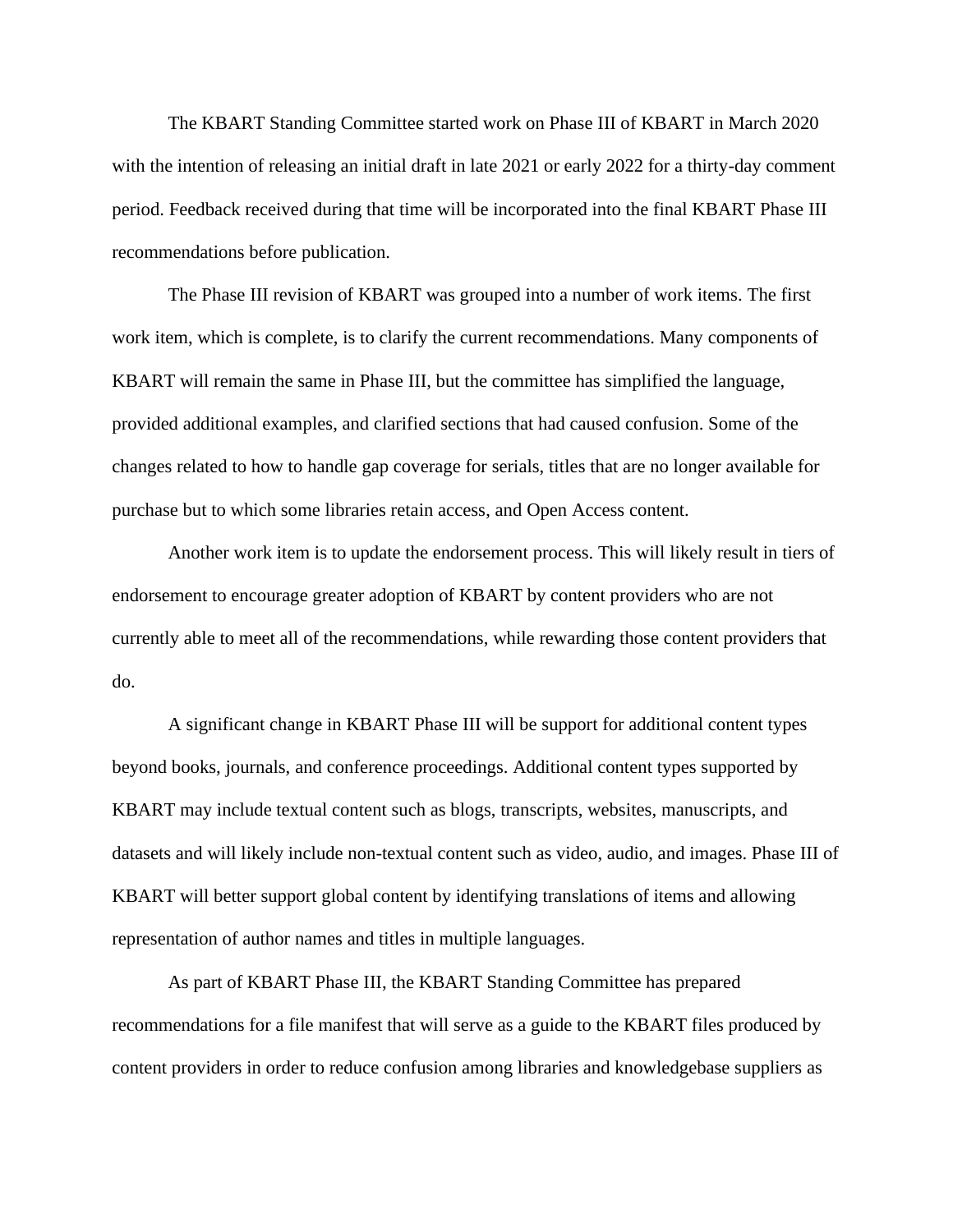files are added, removed, or changed. The file manifest will include a list of the KBART files being delivered, what packages they correspond to, how many titles each contains, and an indication of changes since the last time the file was updated. In addition, new licensing language will be available in Phase III that libraries can incorporate into their licenses with content providers to support KBART-compliance.

For KBART Phase III, the KBART Standing Committee is going to investigate new file format options. One of the strengths of KBART is its simple text file format which allows anyone with spreadsheet software to read and manipulate the files. The requirement to produce text KBART files will remain; however, the committee is considering including options for additional formats such as JSON or XML. This could better support KBART Automation, a NISO Recommended Practice that addresses the automatic transfer and retrieval of libraryspecific KBART holdings data between content providers and knowledgebases, and the retrieval of KBART files via an API. Another area of investigation in Phase III will be article- and chapter-level data. KBART files only communicate holdings data at the journal and book level; KBART files do not list individual articles in journals or individual chapters in books. This is an issue due to the fact that some content providers are beginning to sell curated packages of content, often around a topic, that contain selected articles and chapters. Hybrid Open Access is also, by definition, at the article level. With this in mind, the committee will address the question of how library holdings can be communicated at a more granular level. It is unlikely that this issue will be solved in KBART Phase III, but the KBART Standing Committee plans to create a roadmap for examining this issue further and developing solutions.

Finally, as part of the KBART Phase III revision, the KBART mission statement was updated to recognize that KBART is used by many different user groups for a number of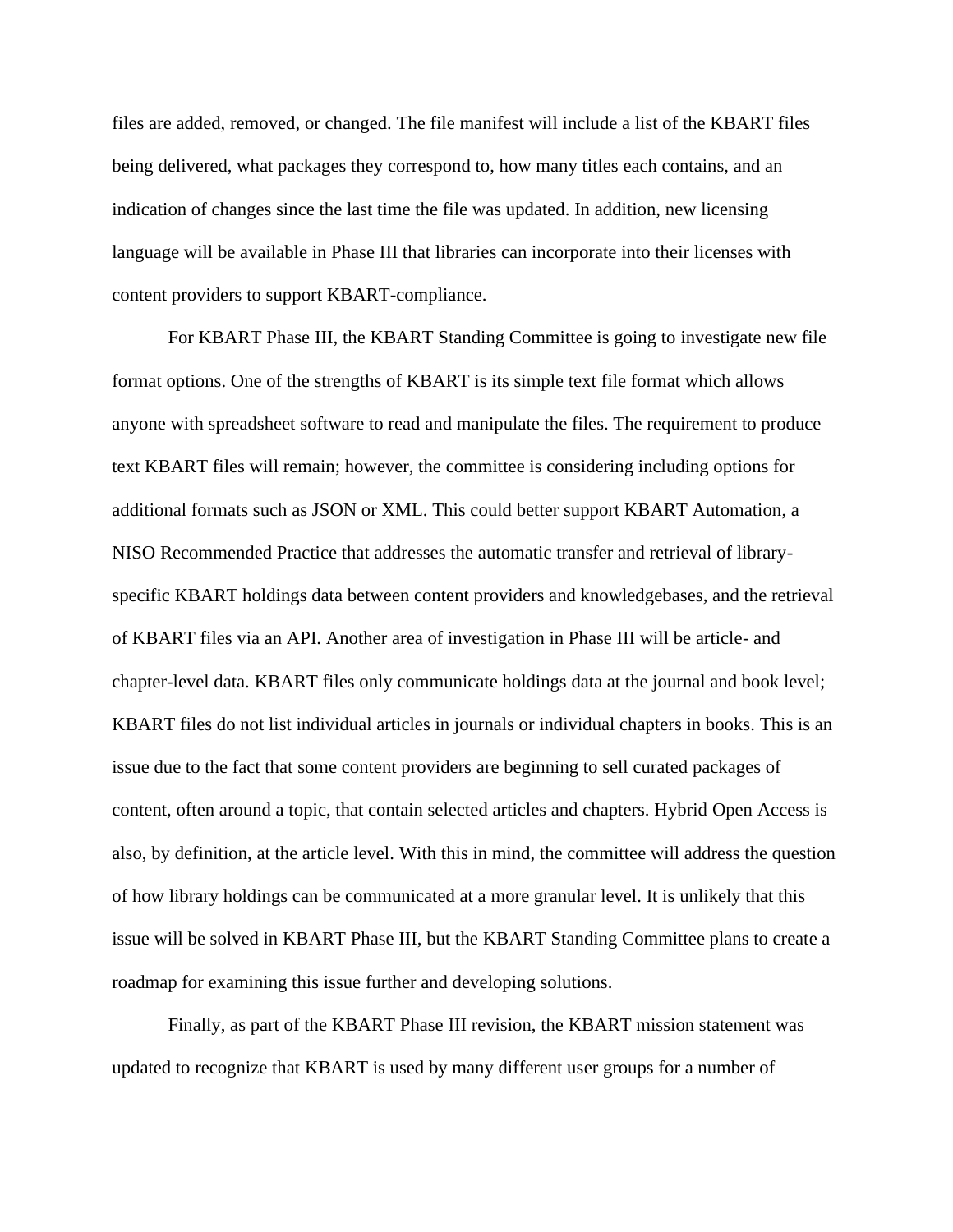different purposes. In addition to improving the efficiency and effectiveness of OpenURL linking, KBART files are used by discovery systems to indicate institutional holdings, by content providers to communicate their available holdings to customers and their package title lists internally, and by libraries and library consortia to manage their e-resources and track their holdings. Also, KBART Automation uses KBART-formatted files to create holdings reports at the institutional level. It is worth noting, however, that the KBART RP is not intended to provide descriptive bibliographic data. The information contained in KBART files is sufficient to allow knowledgebases to correctly identify what titles and holdings are in the file, but more robust bibliographic data must come from Machine-Readable Cataloging (MARC), Online Information Exchange (ONIX), or other bibliographic metadata feeds that KBART does not replace.

#### **NISO Plus feedback on KBART Phase III**

Members of the KBART Standing Committee presented on KBART Phase III in the "NISO Update" session at the NISO Plus 2021 online conference in February 2021.<sup>3</sup> During this session, they sought feedback from attendees about their use of KBART and changes they would like to see from KBART as it evolves. The committee heard from platforms providing KBART files on demand for libraries, publishers sharing KBART files with subscribers, and libraries using KBART files to check content coverage and verify metadata, to auto-load holdings into library management systems, and to update holdings in OCLC WorldCat.

NISO Plus attendees indicated that they would like to see KBART support increased automation. They saw a benefit in additional identifier fields and in having crosswalks between KBART and other metadata schema such as MARC or Dublin Core. Additional content types they desired included audio-visual materials, images, archival materials, standards, and simulations. Suggested fields to support these additional content types included content type,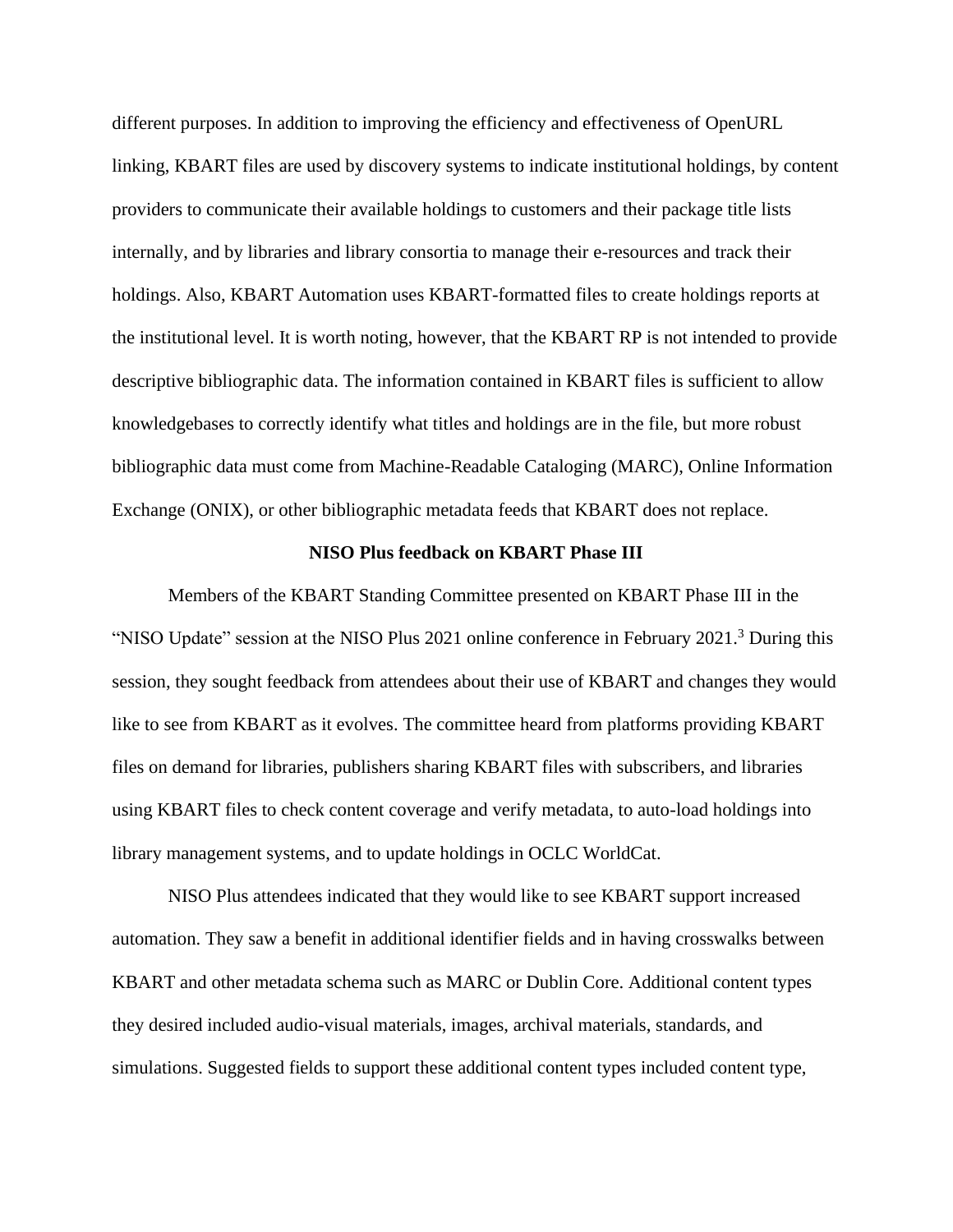duration, additional contributors, any relevant identifiers, and accessibility compliance. Another suggestion was to create separate KBART files for any new content types.

#### **NASIG 2021 feedback on KBART Phase III**

Through an interactive EasyRetro board, the presenters requested feedback from NASIG 2021 session attendees on their use of KBART in general, on the need for KBART to support additional content types, and on two proposed changes in KBART Phase III. Of approximately seventy-six session attendees, twenty-four participated in providing feedback.

#### Use of KBART

The session attendees, who were primarily librarians, said that they used KBART files to update holdings in knowledgebases, to pull holdings from knowledgebases, to cross-check holdings against what is represented in library systems, to review how content providers are representing serial title changes, and, in the case of a publisher, to distribute content lists to customers.

#### Desired Use of KBART

Attendees agreed that there is a need to communicate holdings at the article and chapter levels, and they wanted KBART files to identify hybrid journals. Respondents called for more consistency among content providers in how they produce their KBART files and desired better support for matching KBART files to Project COUNTER usage data. A small, non-profit consortium wished to retrieve KBART files from content providers via an API. Responses also addressed the institution-specific KBART files used by KBART Automation; librarians wanted separate files for consortia and member library holdings as well as an indication in KBART files of which of a library's entitlements were acquired in a perpetual access model.

Additional Content Types and Related Fields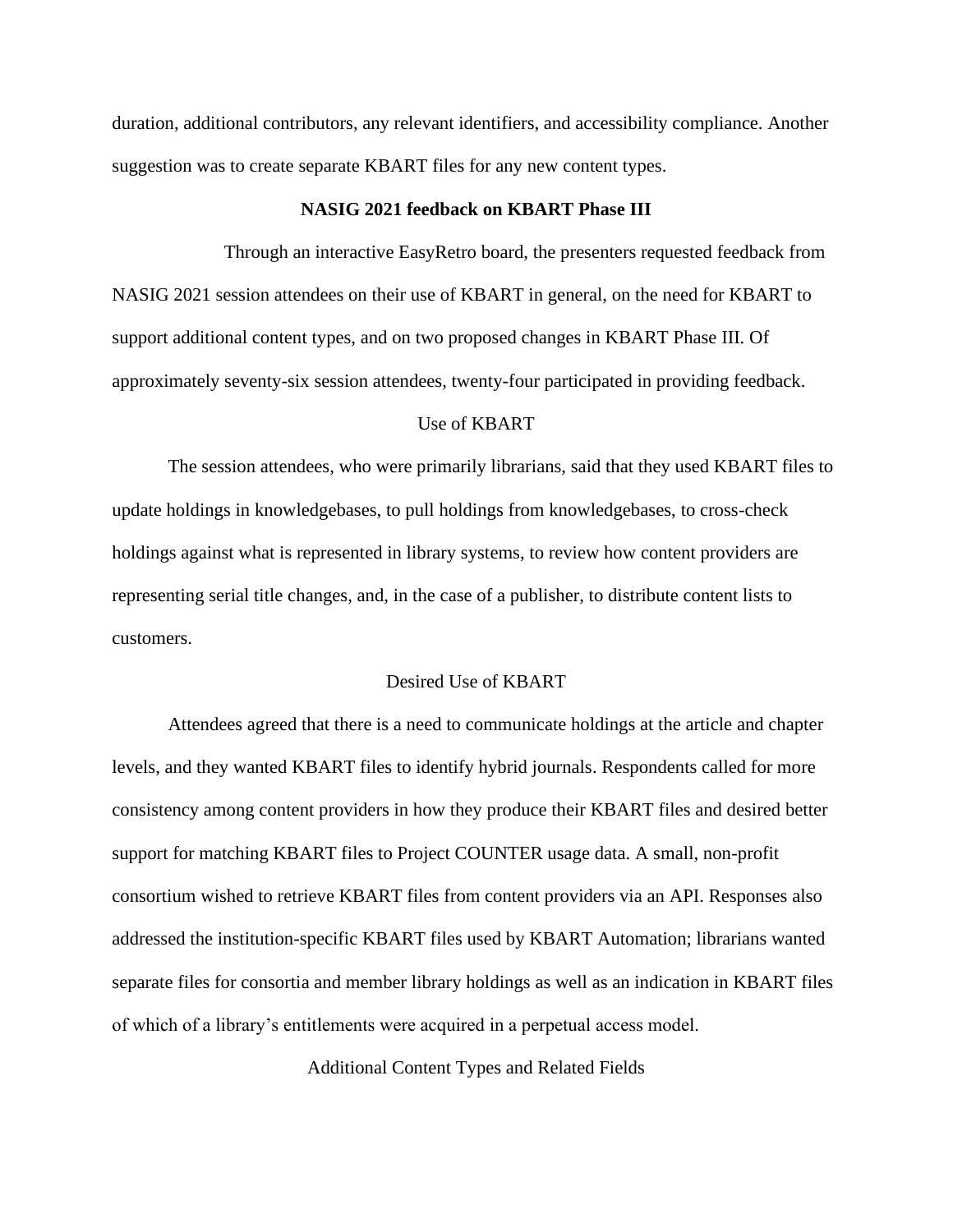Responses on the EasyRetro board indicated that attendees overwhelmingly wanted KBART files to support streaming video content. Support for image content was also desired. The fields that would be helpful in describing these new content types included length of video and production company.

#### **KBART Phase III: gap coverage**

In the current KBART RP, content providers are instructed to list a serial title twice in their KBART files if there is a gap in coverage of greater than twelve months. However, the RP also states that "greater granularity in reporting data coverage gaps is desirable and should be agreed upon with the knowledgebase link resolver supplier if it can be supported."<sup>4</sup> The KBART Standing Committee became aware of instances where content providers created a new line in their KBART files for gaps in holdings as small as a single issue. This weighed down the KBART file and made holdings less readable. As a compromise, in Phase III, KBART will request that content providers list a title twice if there is a gap in coverage of greater than six months while removing the language that greater granularity in reporting coverage gaps is desirable. When asked for their feedback on this change, session attendees overwhelmingly supported it while cautioning that they would like to know how it would impact link resolving.

#### **KBART Phase III: Open Access content**

As noted above, KBART files communicate title level information and do not provide holdings information at the article and chapter levels. Because of this, KBART files are not able to support hybrid Open Access, defined as Open Access that applies only to some articles in a journal issue and some chapters within a book. To identify freely available content, KBART relies on three elements: the KBART file, the coverage statement for a title, and the "access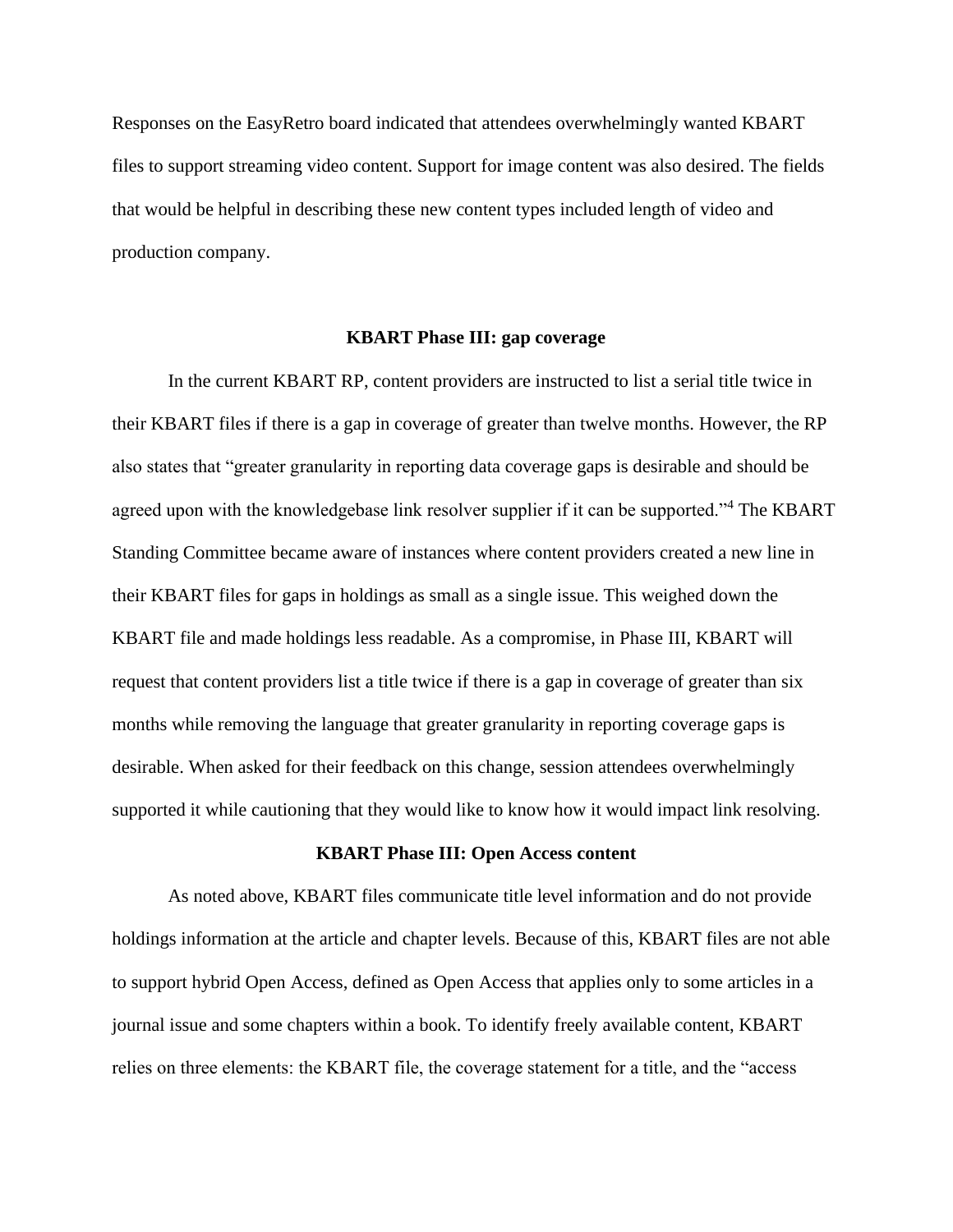type" field. In KBART Phase III, if a subset of a content provider's content is available fully Open Access, a separate KBART file should be created for that content, listing only the coverage that is Open Access. This will result in knowledgebase collections such as "Wiley Online Library Open Access" and "Cambridge Books – Open Access" and will allow librarians to select in their knowledgebases, at the collection level, all the content from a provider that is free. In addition to the two values of "P" for paid and "F" for free for the "access type" field in the current KBART RP, KBART Phase III adds a third value, "M," for mixed content. This will accommodate hybrid Open Access content at the title level. Session participants enthusiastically supported the idea of this "mixed" access type, given the growing number of hybrid Open Access journals, and they appreciated the ability to select only the Open Access content from a provider in their knowledgebases. One participant noted that while they liked the idea of the "M" access type, many paid titles will likely be designated as "M" if they have any Open Access content at all.

The speakers encouraged session attendees to stay involved with the KBART Phase III revision process by contacting the KBART Standing Committee by email at kbart@niso.org, by joining the KBART Interest Group mailing list at https://groups.niso.org/lists/kbart\_interest/, and by offering input on the KBART Phase III draft during the public feedback period.

#### **NOTES**

1. National Information Standards Organization, "NISO RP-9-2014, KBART: Knowledge Bases and Related Tools Recommended Practice," (Baltimore: National Information Standards Organization, March 17, 2014), http://www.niso.org/standards-committees/kbart (accessed January 4, 2022).